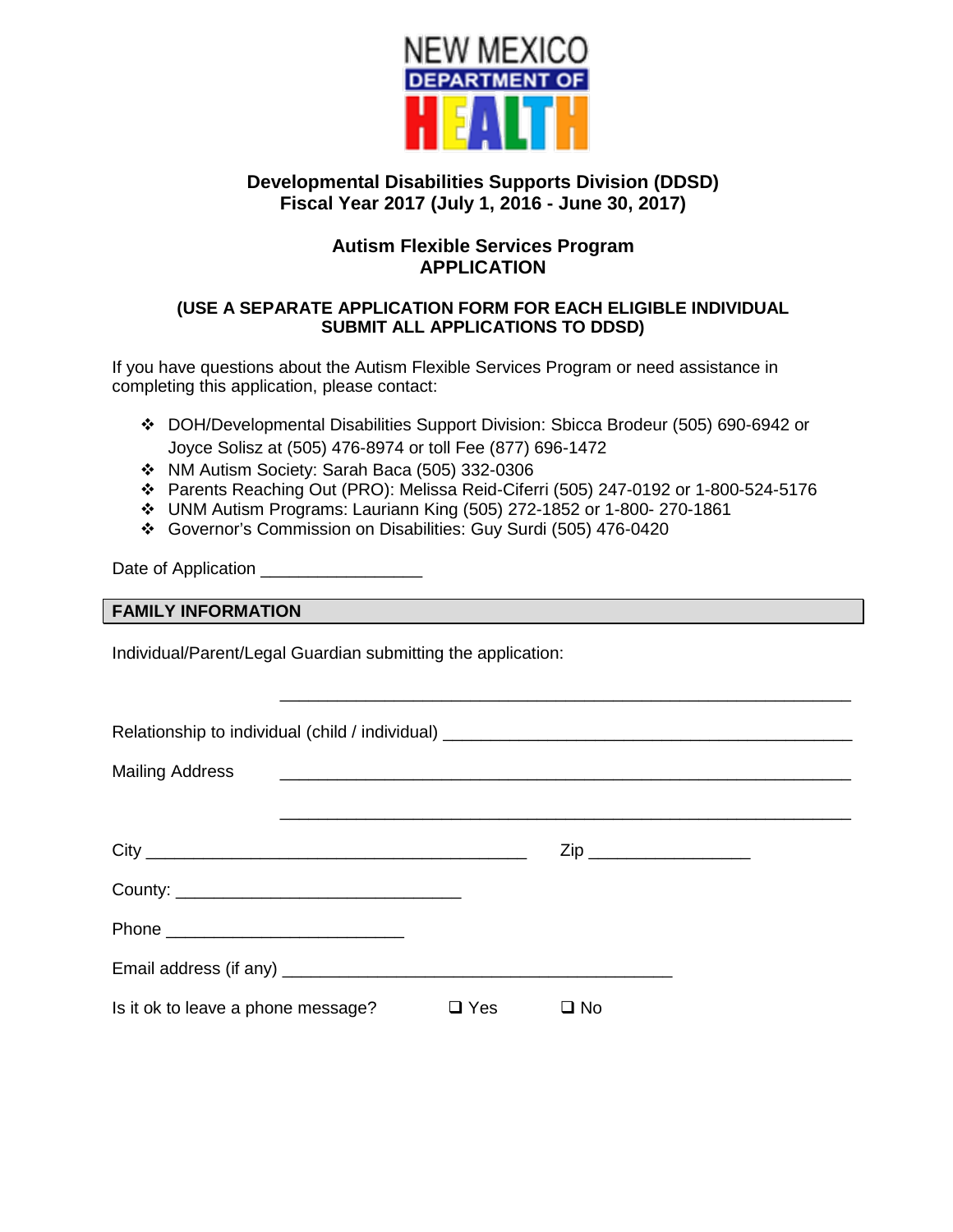Child / Individual's Name: \_\_\_\_\_\_\_\_\_\_\_\_\_\_\_\_\_\_\_\_\_\_\_\_\_\_\_\_\_\_\_\_

| <b>CHILD / INDIVIDUAL INFORMATION</b>                                                                                                                                                                       |  |  |  |  |
|-------------------------------------------------------------------------------------------------------------------------------------------------------------------------------------------------------------|--|--|--|--|
|                                                                                                                                                                                                             |  |  |  |  |
| Gender: □ Male □ Female                                                                                                                                                                                     |  |  |  |  |
| Race / Ethnicity: (check all that apply)                                                                                                                                                                    |  |  |  |  |
| $\Box$ Hispanic $\Box$ Native American<br>$\Box$ Asian $\Box$ Black/African American $\Box$ White                                                                                                           |  |  |  |  |
| <b>AUTISM SPECTRUM DISORDER DIAGNOSIS</b>                                                                                                                                                                   |  |  |  |  |
|                                                                                                                                                                                                             |  |  |  |  |
| Does the child / individual have a medical diagnosis of Autism Spectrum Disorder. $\Box$ Yes $\Box$ No                                                                                                      |  |  |  |  |
| Date of Diagnosis ________________________                                                                                                                                                                  |  |  |  |  |
|                                                                                                                                                                                                             |  |  |  |  |
| Please attach the diagnostic report with your application*.                                                                                                                                                 |  |  |  |  |
| If you do not have a copy of the diagnostic report, please describe what are you doing to get a                                                                                                             |  |  |  |  |
| *DDSD will review the report to determine that diagnosis is in accordance with the Diagnostic and<br>Statistical Manual of Mental Disorders (DSM) and the International Classification of Disease<br>(ICD). |  |  |  |  |
|                                                                                                                                                                                                             |  |  |  |  |
| <b>FINANCIAL / BENEFIT INFORMATION</b>                                                                                                                                                                      |  |  |  |  |
| Is the child / individual enrolled in Medicaid?<br>$\Box$ Yes $\Box$ No $\Box$ Don't Know                                                                                                                   |  |  |  |  |
| Is the child / individual on the Central Registry / waiting list for the Developmental Disabilities                                                                                                         |  |  |  |  |
| Waiver?<br>$\Box$ Yes $\Box$ No $\Box$ Don't Know                                                                                                                                                           |  |  |  |  |
| Is the child / individual covered under a private health insurance plan that includes autism                                                                                                                |  |  |  |  |
| services?<br>$\square$ No<br>$\Box$ Yes<br>$\Box$ Don't Know                                                                                                                                                |  |  |  |  |
|                                                                                                                                                                                                             |  |  |  |  |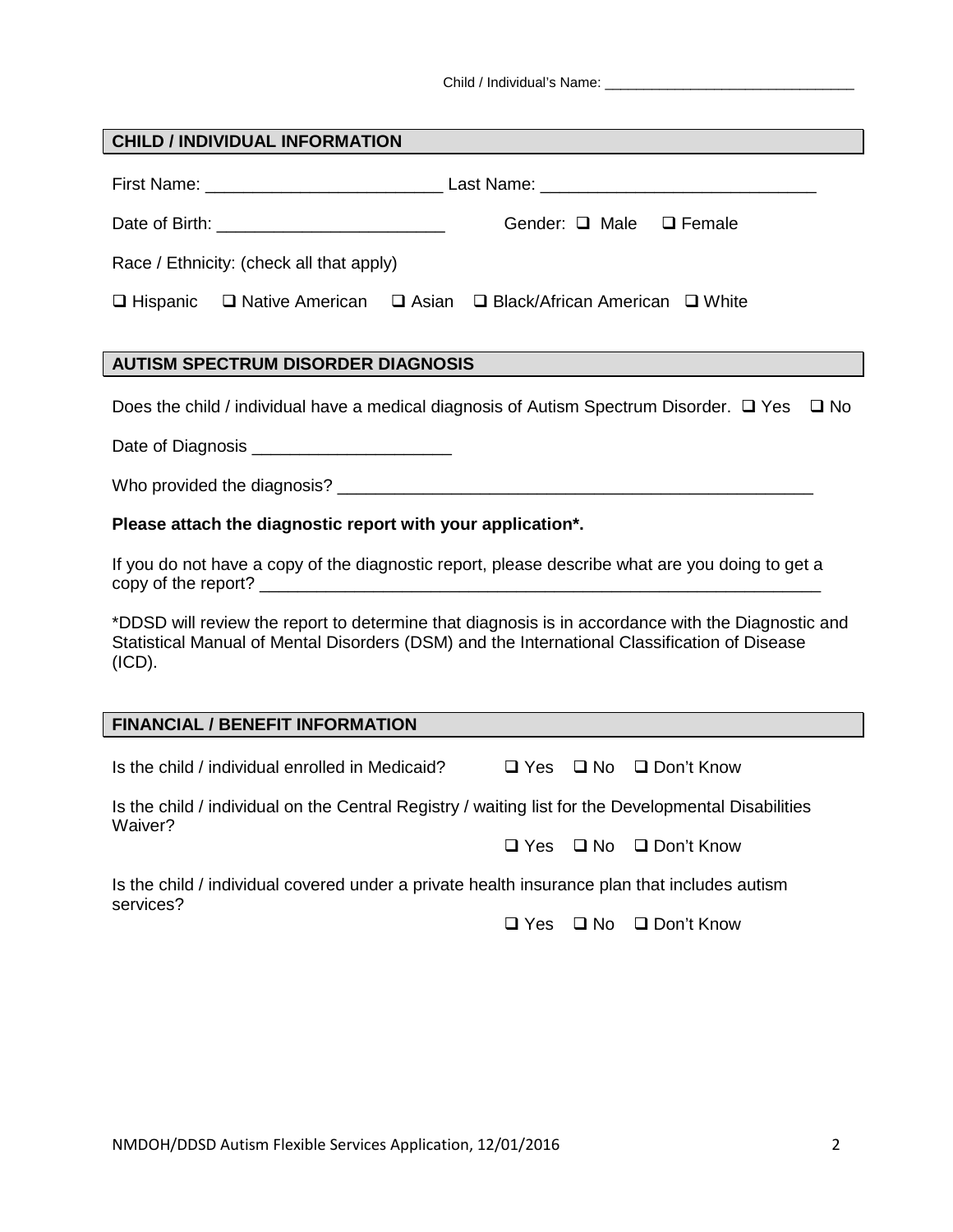## **FUNDING REQUEST FOR SERVICES**

## **Option 1:**

**Applied Behavior Analysis (ABA)** services – Including copayments ("copays") and deductibles up to \$2,500 can be requested for each child / individual. Note: If funding for ABA is requested, support for Other Autism Services cannot be requested.

| <b>ABA</b><br><b>Services</b>                                     | Name, address, email and<br>phone # of ABA Provider | <b>Estimated</b><br>beginning<br>date for<br>services | <b>Estimated</b><br>end date<br>for<br>services | <b>Estimated</b><br>monthly<br>costs | <b>Amount</b><br>requested<br>(maximum<br>of \$2,500) |
|-------------------------------------------------------------------|-----------------------------------------------------|-------------------------------------------------------|-------------------------------------------------|--------------------------------------|-------------------------------------------------------|
| $\Box$ Copay<br>$\Box$ Deductible<br>$\Box$ Private /<br>Self Pay |                                                     |                                                       |                                                 | \$                                   | \$                                                    |

## **Option 2:**

**Other Autism Services.** See the attached "Autism Flexible Services Program - Fact Sheet" for information on services that can be funded. Up to \$1,250 can be requested for each child / individual.

| <b>Specific</b><br><b>Service/Support</b><br><b>Requested</b> | Name, address, email and<br>phone # of Provider | <b>Estimated</b><br>beginning<br>date for<br>services | <b>Estimated</b><br>end date<br>for<br>services | <b>Amount</b><br>requested<br>(maximum<br>of \$1,250) |
|---------------------------------------------------------------|-------------------------------------------------|-------------------------------------------------------|-------------------------------------------------|-------------------------------------------------------|
|                                                               |                                                 |                                                       |                                                 | \$                                                    |
|                                                               |                                                 |                                                       |                                                 | \$                                                    |
|                                                               |                                                 |                                                       |                                                 | \$                                                    |
| <b>Total Amount</b><br><b>Requested</b>                       |                                                 |                                                       |                                                 | \$                                                    |

Please use additional pages if needed.